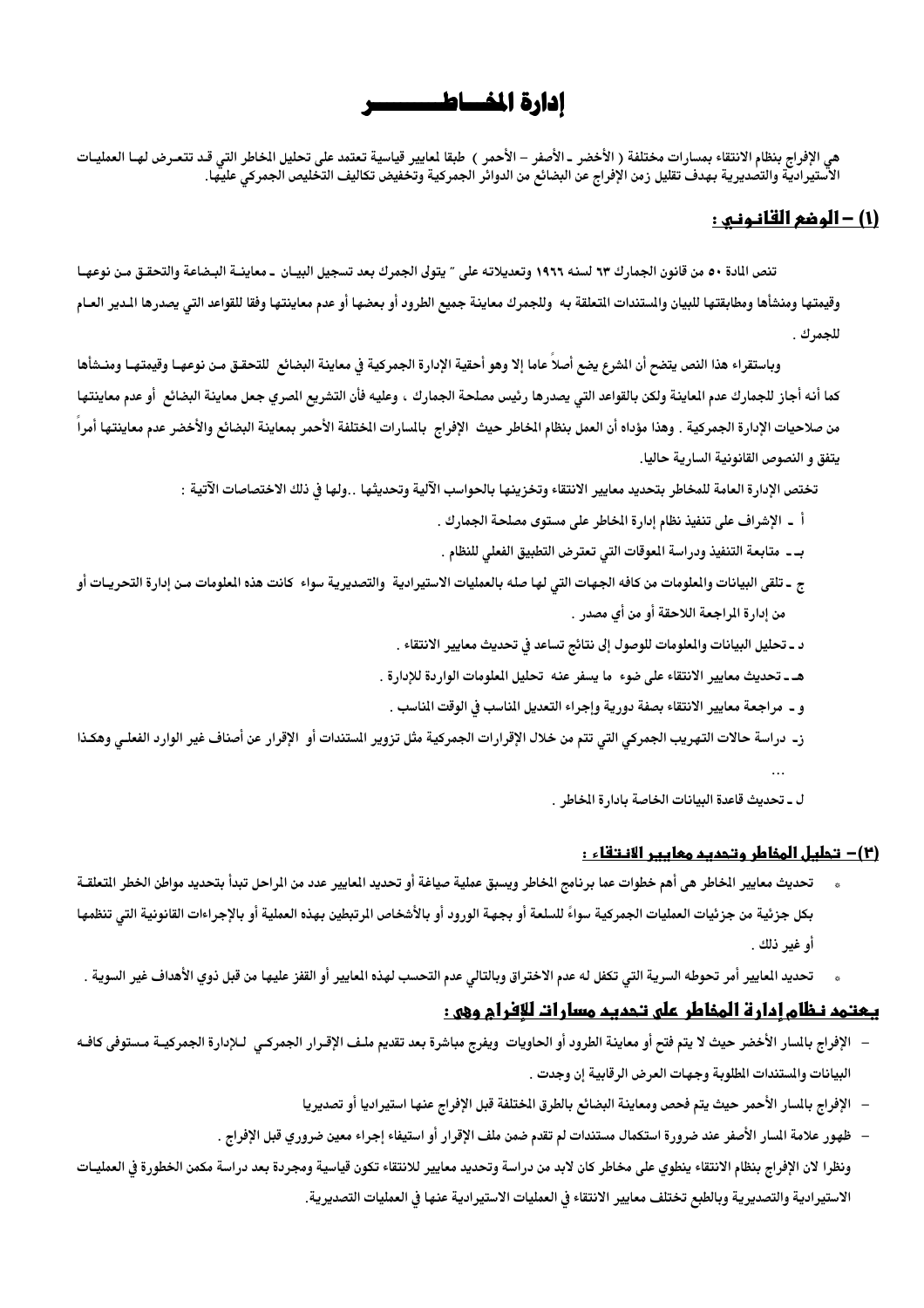# <u>معايير الانتقاء في العملية الاستيرادية :</u>

للوصول إلى المايير القياسية وتحديد درجة خطورتها على الحصيلة والاقتصاد القومي يجب مراعاة الآتي :

- ـ تحديد و حصر العناصر المتصلة بالعملية الاستيرادية .
- ـ تحليل هذه العناصر وتحديد معايير الخطورة في كل منها ودرجة هذه الخطورة .
	- ـ ترتيب معايير الخطورة بداية بأخطرها ثم اقلها خطورة .
		- ـ إعطاء كل معيار درجة حسب درجة الخطورة .
		- ـ تحديد نسبة الخطورة المسوح بها ( المسار الأخضر ) .
	- تحديد كيفية الفحص والمعاينة للإقرارات الفرج عنها بالسار الأحمر

وحيث أن العمليات الاستيرادية تنطوي على عناصر عديدة أهمها :

( البضاعة المستوردة - المنشأ - المورد -المستورد ـ ميناء الشحن ـ المستخلص الجمركي ـ نظام الإفراج الجمركي ) .

#### 1 ـ البضائع المستوردة :

- درجة الفرز ( جديد أستاندر مستعمل استوكات ... الخ ) .
	- ـ نوع البضاعة وقيمتها .
	- ـ مدى خضوعها للفحص النوعي والأمني .
		- ـ مدي خضوعها لقيود الوقف والحظر .

احتمال خضوع البضاعة لأكثر من بند جمركى بفئات جمركية مختلفة أو خضوعها لبنود جمركية مزيلة بتخفيضات في الضرائب والرسوم .

وباستقراء هذه العناصر نرى أن :

درجة فرز البضاعة غير الاستاندر ۖ والجديد تمثل خطورة على الحصيلة نظرا لتضائل قيمة الاستوكات ۖ مقارنه بالاستاندر كما أن الاستوكات تحتاج إلى معاينة لتحديد قيمتها

كذلك نوع البضاعة التي تخضع لفئات جمركية منخفضة لاتمثـل خطـورة مقارنــه بالبـضائع ذات الفئـات الجمركيــة الرتفعــة ممـا يغـرى الـستوردين المنحرفين في الإقرار عن بضائع ذات فئات جمركية منخفضة وهكذا لقيمة البضائع ذات القيمة المرتفعة قد يقر الستوردين عـن كميـات اقـل مـن الـوارد

الفعلى

- البضائع التي تخضع لكثير من الفحص النوعي والأمنى لتحديد مدى صلاحيتها مثل السلع الغذائية أو السلع الهندسية فأنها يمثـل درجـة عاليــة مـن الخطورة الأمر الذي يصعب معه في كثير من الحالات الإفراج عنها دون فحص أو معاينة
- بعض السلع يحتمل خضوعها لأكثر من بند جمركي بفئات ضريبية مختلفة وأيضا فان هذه السلع قد تـستخدم فى أكثـر مـن غـرض ممـا يختلـف معـه الضرائب والرسوم فمثلا وحدات التبريد الستخدمة فى مجال التبريد يحصل عنها ضرائب مبيعات بفئات تختلف عنهـا عنـد اسـتخدامها فى أعمـال التكىف
	- وبعد تحليل هذه العناصر يمكن حصر معايير الخطورة الخاصة بالبضائع المستوردة في الآتي :
	- ـ السلع الغذائية التي يتطلب الإفراج عنها موافقة الكثير من الجهات الرقابية كما أنها تتعرض للخطر الؤقت نتيجة ظهور أوبئة ببعض الدول .
		- البضائع غير الجديدة أو الاستاندر .
		- البضائع ذات القيمة المرتفعة والفئات الجمر كية المرتفعة .
		- البضائع المحتمل إدراجها في أكثر من بند جمركي أو خضوعها لتذييلات تعريفية مخفضة .
			- البضائع التي تخضع لقيود وقف أو حظر استيراد .
		- البضائع التي لا تقدم عنها بيان عبوه تفصيلي أو فواتير تفصيلية أو مستندات أصلية تمثل خطورة على الحصيلة .

### ٢ ـ المنشأ :

منشأ البضائع الستوردة قد يمثل درجة من الخطورة على الحصيلة أو الاقتصاد القومى فأن البضائع الستوردة من دول صناعية متقدمـة لاتمثـل خطـورة مثـل المستوردة من دول نامية أو اقل تقدما لاختلاف القيمة والمواصفات .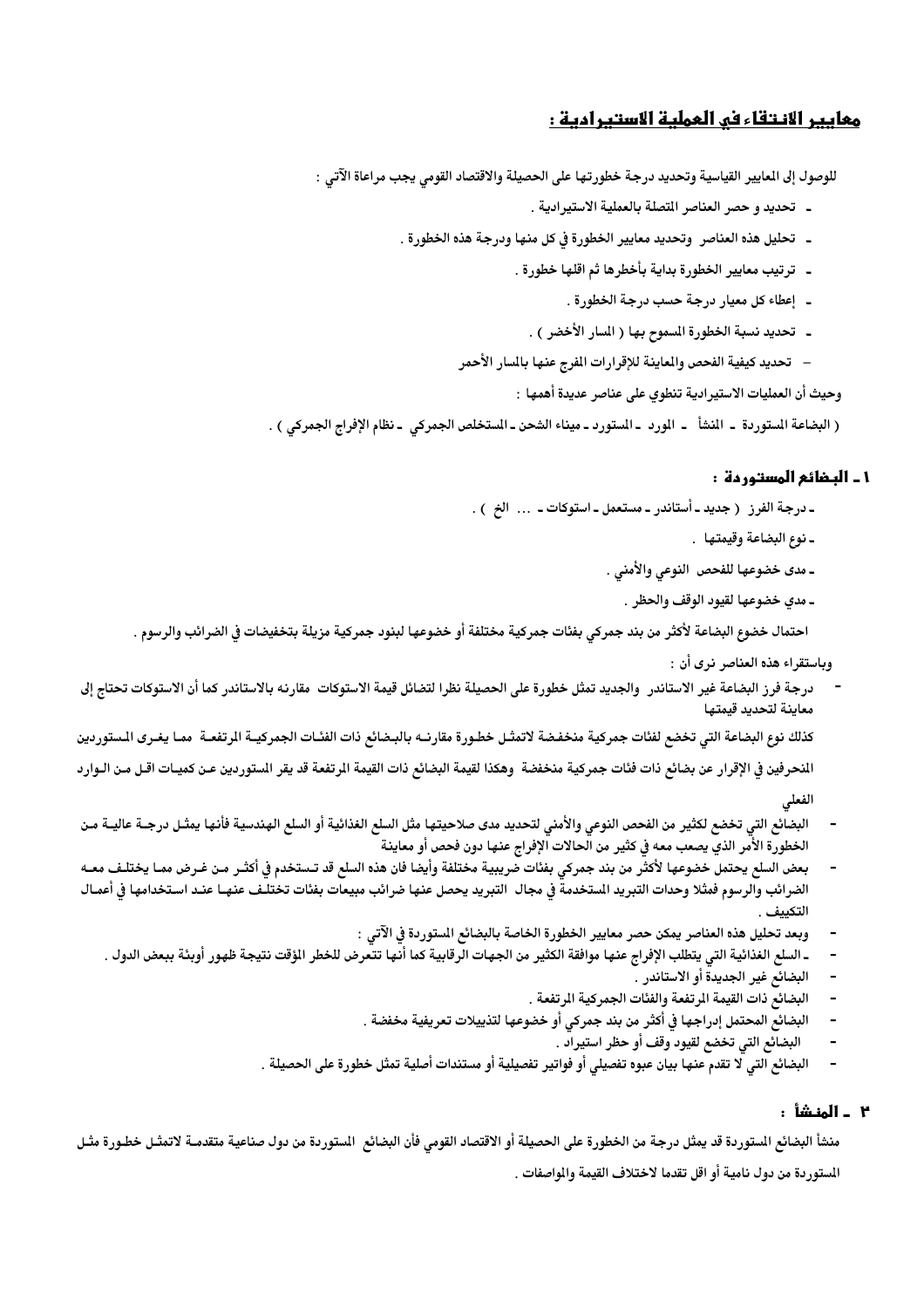كما أن بعض الدول عرف عن مورديها إصدار مستندات مثل الفواتير وشهادات المنشأ غير حقيقة وأيضا بعض الـدول قـد تـدعم صـادراتها بإصـدار قـيم غـير

حقيقية لبضائعها الصدرة وعليه يمكن ترتيب معايير خطورة النشأ فى الآتى:

- واردات الدول النامية ذات الجودة الصناعية المنخفضة أكثر خطورة من واردات الدول الصناعية المتقدمة.
	- واردات الدول التي تدعم صادراتها وصدر ضدها منشورات إغراق تمثل خطورة على الحصيلة.
	- واردات الدول التي عرف عن مورديها إصدار مستندات غير حقيقية تمثل خطورة على الحصيلة .

#### ~\_ **المورد :**

## معايير الفطورة بالنسبة للمورد تتمثل فو الآتو :

- ـ المورد غير حسن السمعة والذي اعتاد إصدار فواتير غير حقيقية وصدر ضده منشورات تحذير اكثر خطورة على الحصيلة .
	- ـ المورد غير معروف تجاريا ولا يمثل شركة عالية اكثر خطورة واقل أمانا من الموردين المعروفين عاليا .
		- الموردين من دول اعتادت دعم صادراتها اقل أمان من غيرهم .
- ـ الوردين النتجين أكثر أمانا من الصدرين التجاريين . كما أن الورد لبضائع منشأها بلد تصديرها اقل خطورة من البضائع الصدرة من غير بلد النشأ .
	- ٤\_ المستورد :

# معايير خطورة المستوردين تتمثل في الآتي :

- ـ الستورد الذي يستورد لأول مرة أو حديث العهد بالاستيراد اكثر خطورة من الستوردين ذات حجم الأعمال الكبير والراسخين فى العمليات الاستيرادية .
	- ـ المستورد ذات التاريخ الطيب في التعامل مع الجمارك اقل خطورة من غيرة .
	- ـ المستورد الذي سبق له ارتكاب جرائم تهريب أو مخالفات جمركية اكثر خطورة على الحصيلة.

#### ٥ ــ ميناء الشحن :

- ـ هل تم الشحن من بلد الإنتاج .
- ـ. هل ميناء الشحن من الموانئ طيبه السمعة والتى لا تتعرض البضائع الشحونة منها لإجراءات الفحص الأمني والرقابي.

## ولذلك فان :

- ـ البضائع الشحونة من موانئ عرف عنها تهريب الخدرات والأسلحة مثلا أكثر خطورة على الأمن القومي .
	- ـ البضائع الشحونة من موانئ بلد الإنتــاج أكثر أمانا من البضائع الصدرة من غير بلد الإنتاج.

## ٦ ـ المستخلص الجمر کې :

- \_ هل المستخلص مستخلص عمومى أو مندوب أو تابع لمكتب .
- ـ حجم أعمال المستخلص هل حديث العهد بالتخليص الجمركي أم قديم في الهنة.
- ـ. هل صدر ضده أحكام مخلة بالشرف أو ارتكب عمليات تهريب أو مخالفات جمركية . وعلية فأن معايير الخطورة للمستخلص تتمثل في الآتي :
- ـ الستخلص الجمركي الذي ارتكب مخالفات أو جرائم تهريب يمثل خطورة بالغة على الحصيلة.
- ـ المستخلص صاحب المكتب ذو السمعة الطيبة ذو حجم أعمال كبيرة أكثر أمانا من المستخلصين الآخرين .

## ٧\_ نظام الإفرام الجمركي ١

ـ. ما هو نظام الإفراج الجمركي هل برسم الوارد أو نظم جمركية خاصة وما هو الغرض من الاستيراد .

نظرا لان بعض الرسائل يفرج عنها بنظم جمركية خاصة تتطلب سحب عينات أو مطابقة العينة.

وعلية فالرسائل الفرج عنها بنظام الوارد النهائى والقدم عنها مستندات أصلية لا تعكس خطورة مثل التى تعكسها الفرج عنها بدون تقديم مستندات أصلية

كما أن البضائع الفرج عنها بنظام جمركي خاص يتطلب التأكد من العينة أو سحب عينات للمطابقة يصعب الإفراج عنها بنظام السار الأخضر .